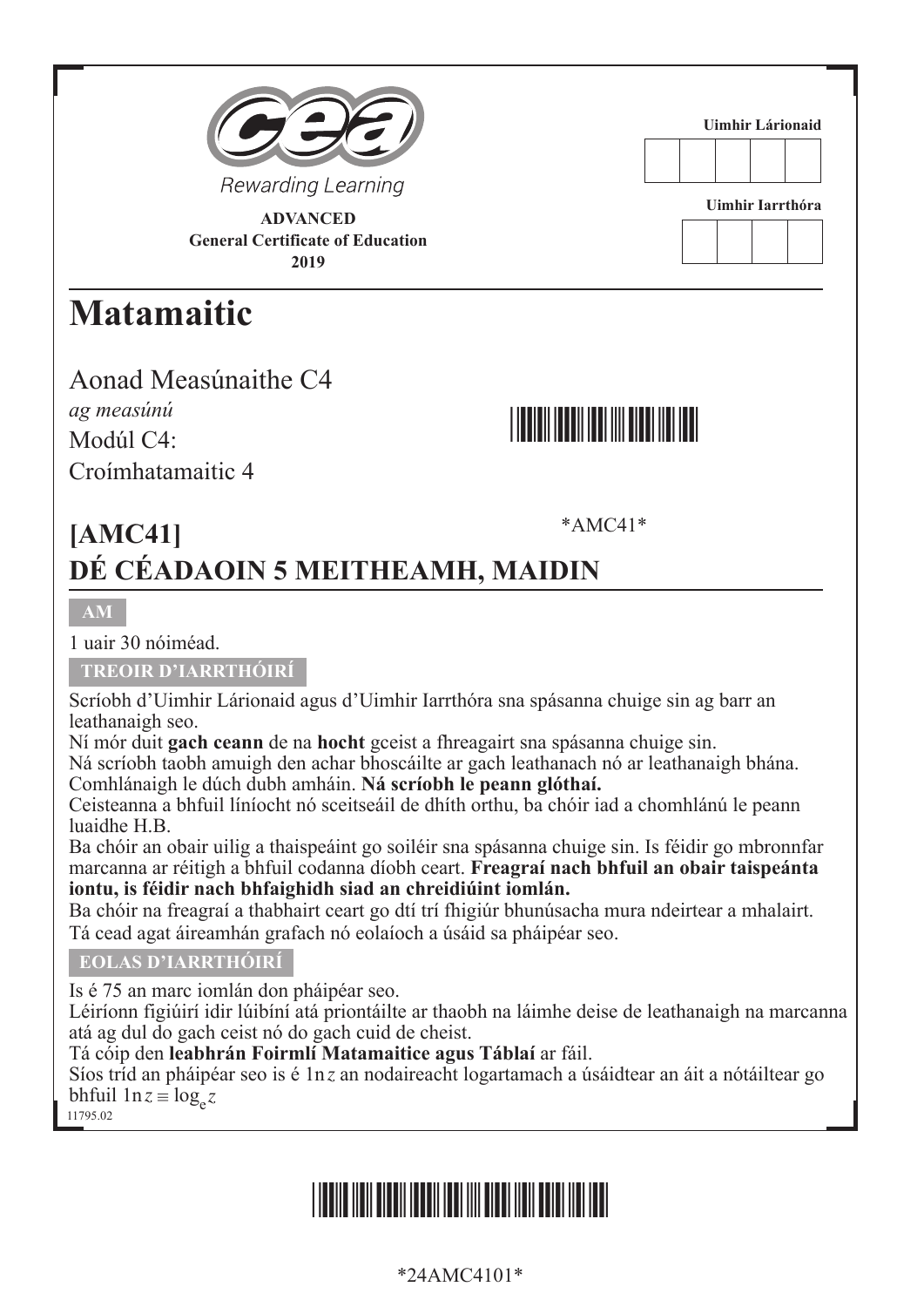| Na feidhmeanna f agus g, tá siad sainmhínithe ag:<br>$f(x) = x^2$<br>g(x) = x + 2 |       |
|-----------------------------------------------------------------------------------|-------|
| (i) Faigh feidhm ilchodach fg $(x)$ .                                             | $[2]$ |
|                                                                                   |       |
|                                                                                   |       |
|                                                                                   |       |
|                                                                                   |       |
|                                                                                   |       |
|                                                                                   |       |
|                                                                                   |       |
|                                                                                   |       |
|                                                                                   |       |
|                                                                                   |       |
|                                                                                   |       |
|                                                                                   |       |
|                                                                                   |       |
|                                                                                   |       |
| (ii) Faigh feidhm ilchodach $gf(x)$ .                                             | $[1]$ |
|                                                                                   |       |
|                                                                                   |       |
|                                                                                   |       |
|                                                                                   |       |
|                                                                                   |       |
|                                                                                   |       |
|                                                                                   |       |
|                                                                                   |       |
|                                                                                   |       |
|                                                                                   |       |
|                                                                                   |       |
|                                                                                   |       |

 $\sum_{\text{learning}}$  $\alpha$  $\sum_{\text{theory}}$  $\mathcal{Q}$  $\sum_{i=1}^{n}$  $\alpha$  $\sum_{i=1}^{\infty}$  $\mathcal{Q}$  $\sum_{n=1}^{\infty}$  $\alpha$  $\sum_{\text{norm}}$  $\alpha$  $\sum_{i \in \mathbb{N}}$  $\mathcal{Q}$  $\sum_{\text{learning}}$  $\alpha$  $\sum_{i \text{learning}}$  $\mathcal{Q}$  $\overline{\mathcal{D}}$  $\mathcal{Q}$ 泡  $\bigotimes_{\text{Riemann}}$  $\sum_{\text{learning}}$  $\mathcal{G}$  $\sum_{\text{mean}}$  $\alpha$  $\overline{\mathcal{Z}}$  $\alpha$  $\sum_{\text{learning}}$  $\alpha$  $\sum_{\text{norm}}$  $\mathcal{Q}$  $\overline{\mathbf{Z}}$  $\alpha$  $\frac{1}{2}$  $\alpha$  $\sum_{\text{theory}}$  $\mathcal{Q}$  $\sum_{\text{norm}}$  $\alpha$  $\sum_{\text{max}}$ 

 $Q$ 



\*24AMC4102\*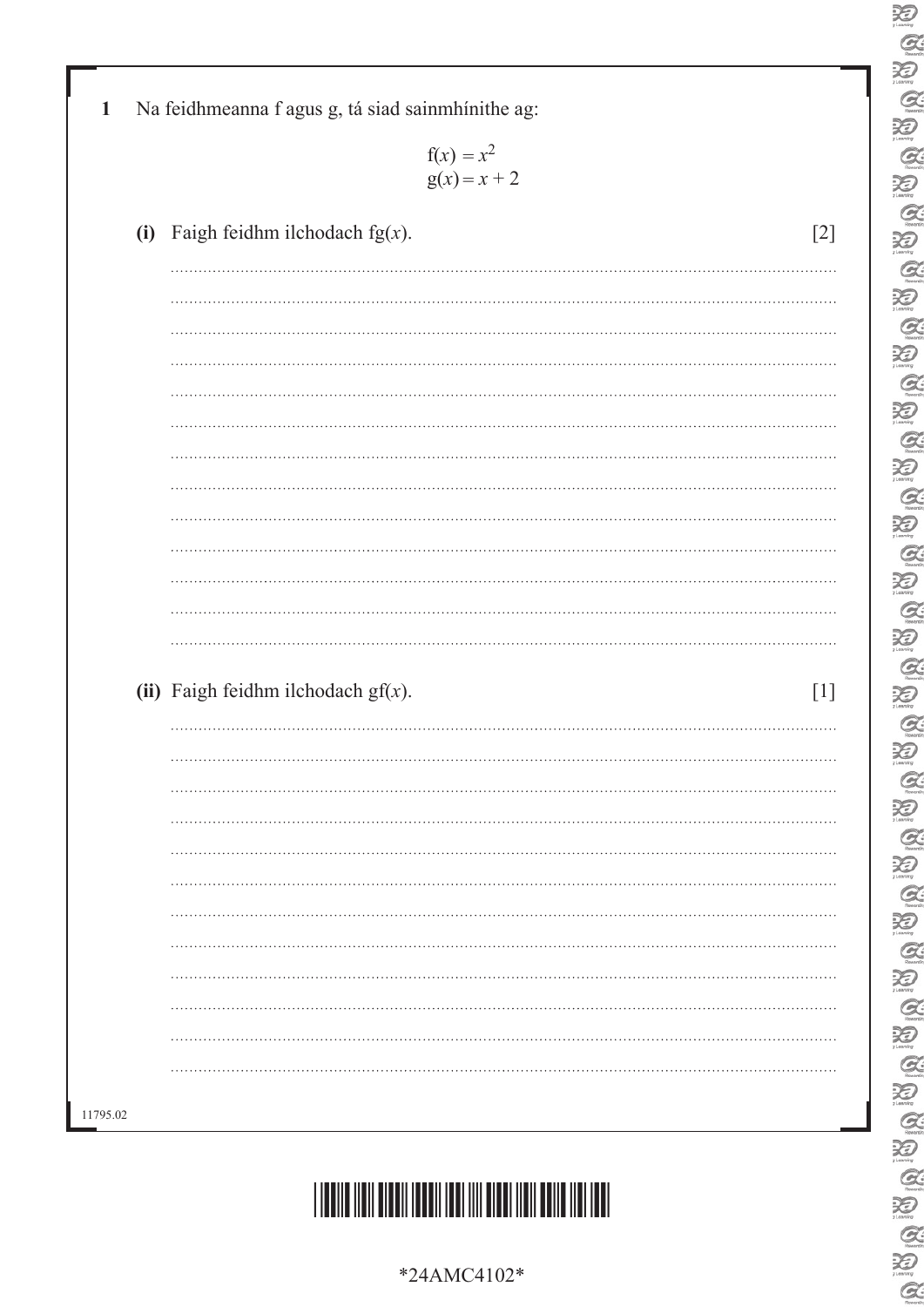| (iii) Uaidh sin, faigh an luach do x nuair atá fg(x) = $gf(x)$ . |  |  |                          | $\lceil 2 \rceil$ |
|------------------------------------------------------------------|--|--|--------------------------|-------------------|
|                                                                  |  |  |                          |                   |
|                                                                  |  |  |                          |                   |
|                                                                  |  |  |                          |                   |
|                                                                  |  |  |                          |                   |
|                                                                  |  |  |                          |                   |
|                                                                  |  |  |                          |                   |
|                                                                  |  |  |                          |                   |
|                                                                  |  |  |                          |                   |
|                                                                  |  |  |                          |                   |
|                                                                  |  |  |                          |                   |
|                                                                  |  |  |                          |                   |
|                                                                  |  |  |                          |                   |
|                                                                  |  |  |                          |                   |
|                                                                  |  |  |                          |                   |
|                                                                  |  |  |                          |                   |
|                                                                  |  |  |                          |                   |
|                                                                  |  |  |                          |                   |
|                                                                  |  |  |                          |                   |
|                                                                  |  |  |                          |                   |
|                                                                  |  |  |                          |                   |
|                                                                  |  |  |                          |                   |
|                                                                  |  |  |                          |                   |
|                                                                  |  |  |                          |                   |
|                                                                  |  |  |                          |                   |
|                                                                  |  |  |                          |                   |
|                                                                  |  |  |                          |                   |
|                                                                  |  |  |                          |                   |
|                                                                  |  |  |                          |                   |
|                                                                  |  |  |                          |                   |
|                                                                  |  |  |                          |                   |
|                                                                  |  |  |                          |                   |
|                                                                  |  |  |                          |                   |
|                                                                  |  |  |                          |                   |
|                                                                  |  |  |                          |                   |
|                                                                  |  |  | [Tiontaigh an leathanach |                   |
|                                                                  |  |  |                          |                   |

\*24AMC4103\*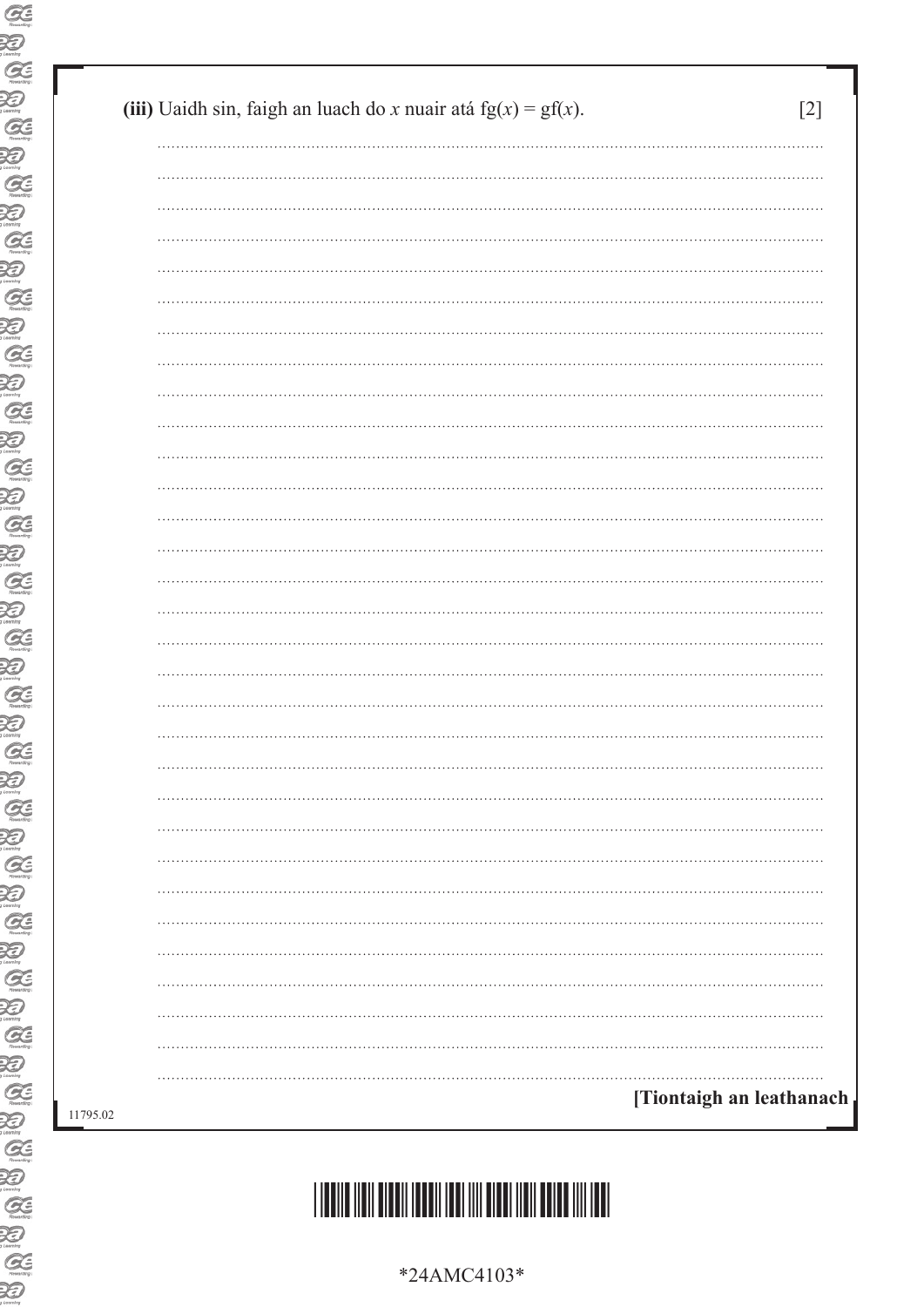| $\overline{2}$ | Taispeánann Fíor 1 thíos cuid den chuar |  |  |  |  |  |  |  |
|----------------|-----------------------------------------|--|--|--|--|--|--|--|
|----------------|-----------------------------------------|--|--|--|--|--|--|--|



Is féidir tonnadóir plaisteach a shamhaltú tríd an chuar seo a rothlú idir *x* = 0 agus  $x = 5$  trí 360 $^{\circ}$  thart ar an *x*-ais.

Faigh an toirt ar féidir leis an tonnadóir í a choinneáil. [6]



\*24AMC4104\*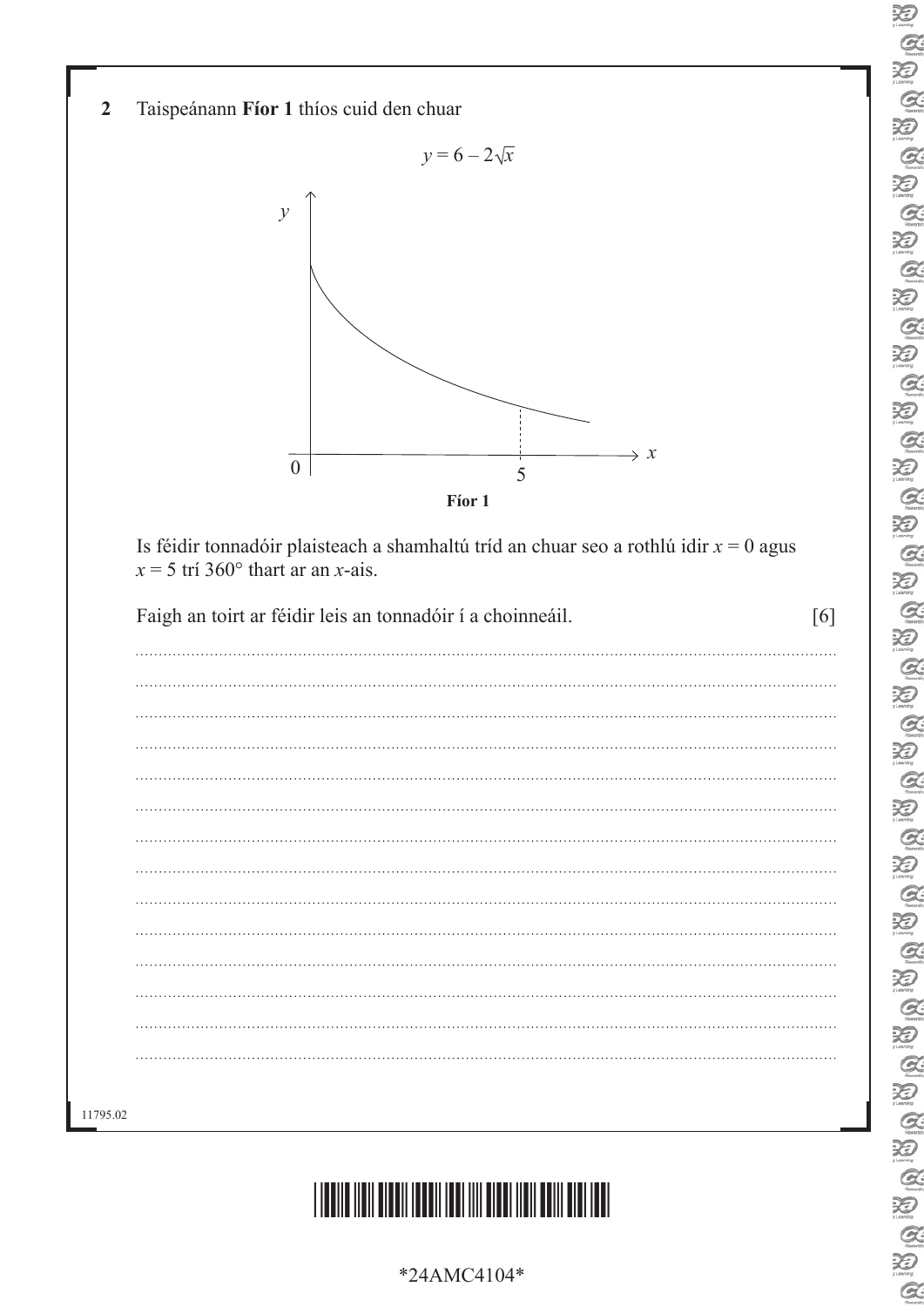| $\ddotsc$            |                                       |
|----------------------|---------------------------------------|
| $\cdots$             |                                       |
|                      |                                       |
| $\ddotsc$            |                                       |
| $\cdots$             |                                       |
|                      |                                       |
| $\ddot{\phantom{a}}$ |                                       |
| $\cdots$             |                                       |
|                      |                                       |
| $\ddot{\phantom{a}}$ |                                       |
| $\cdots$             |                                       |
|                      |                                       |
| $\ddot{\phantom{a}}$ |                                       |
| $\cdots$             |                                       |
|                      |                                       |
| $\ddotsc$            |                                       |
|                      | .                                     |
|                      |                                       |
|                      |                                       |
|                      | .                                     |
|                      | .                                     |
|                      |                                       |
|                      |                                       |
|                      |                                       |
|                      |                                       |
|                      |                                       |
|                      |                                       |
|                      |                                       |
|                      |                                       |
|                      |                                       |
|                      |                                       |
|                      | [Tiontaigh an leathanach <sub>]</sub> |
|                      |                                       |

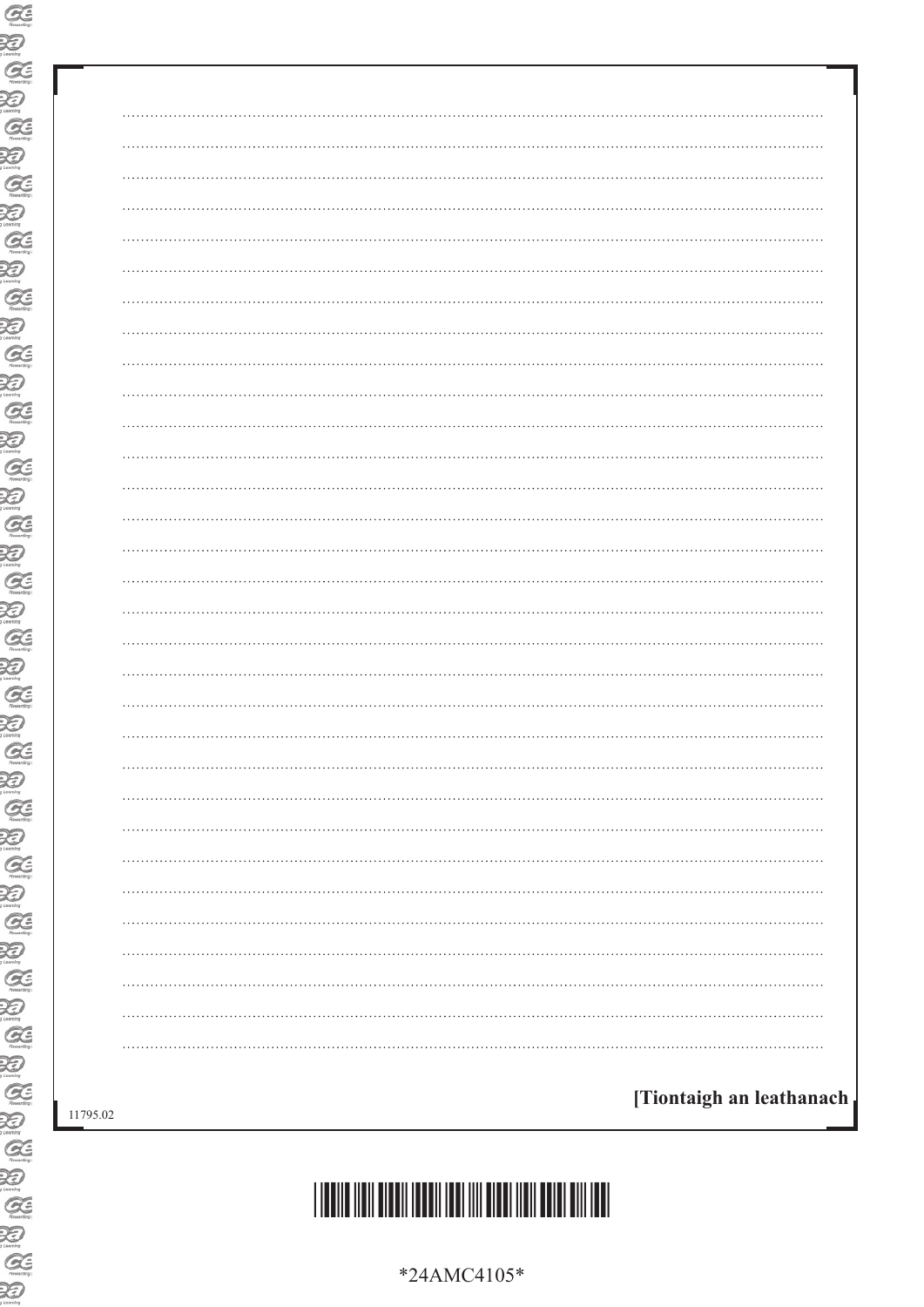| $\mathbf{3}$ |     | Eitlíonn aerárthach i líne dhíreach ó A go B. Is iad veicteoirí suímh A agus B, i<br>gcoibhneas bunphointe fosaithe O, ná |
|--------------|-----|---------------------------------------------------------------------------------------------------------------------------|
|              |     | $\begin{pmatrix} 2 \\ 0 \\ 1 \end{pmatrix}$ agus $\begin{pmatrix} 5 \\ 6 \\ 5 \end{pmatrix}$                              |
|              |     | faoi seach.                                                                                                               |
|              | (i) | Faigh an fad slí a taistealaíodh idir A agus B.<br>[2]                                                                    |
|              |     |                                                                                                                           |
|              |     |                                                                                                                           |
|              |     |                                                                                                                           |
|              |     |                                                                                                                           |
|              |     |                                                                                                                           |
|              |     |                                                                                                                           |
|              |     |                                                                                                                           |
|              |     |                                                                                                                           |
|              |     |                                                                                                                           |
|              |     |                                                                                                                           |
|              |     |                                                                                                                           |
|              |     |                                                                                                                           |
|              |     |                                                                                                                           |
|              |     |                                                                                                                           |
|              |     |                                                                                                                           |
|              |     |                                                                                                                           |
|              |     |                                                                                                                           |
|              |     |                                                                                                                           |
|              |     |                                                                                                                           |
|              |     |                                                                                                                           |
| 11795.02     |     |                                                                                                                           |

 $\sum_{\text{learning}}$  $\alpha$  $\sum_{\text{theory}}$  $\bigotimes_{\text{Number of}}$  $\sum_{i=1}^{n}$  $\alpha$  $\sum_{i=1}^{\infty}$  $\mathcal{Q}$  $\sum_{n=1}^{\infty}$  $\alpha$  $\sum_{\text{norm}}$  $\alpha$  $\overline{\mathcal{Z}}$  $\mathcal{Q}$  $\sum_{\text{learning}}$  $\alpha$  $\sum_{i \text{learning}}$  $\alpha$  $\overline{\mathcal{D}}$  $\mathcal{Q}$ 泡  $\mathcal{Q}$  $\sum_{\text{learning}}$  $\mathcal{G}$  $\sum_{\text{mean}}$  $\alpha$  $\overline{\mathcal{Z}}$  $\alpha$  $\sum_{\text{learning}}$  $\alpha$  $\sum_{\text{norm}}$  $\mathcal{Q}$  $\sum_{\text{learning}}$  $\alpha$  $\frac{1}{2}$  $Q$  $\sum_{\text{theory}}$  $\mathcal{Q}$  $\sum_{\text{norm}}$  $\alpha$  $\sum_{\text{max}}$ 

 $Q$ 



\*24AMC4106\*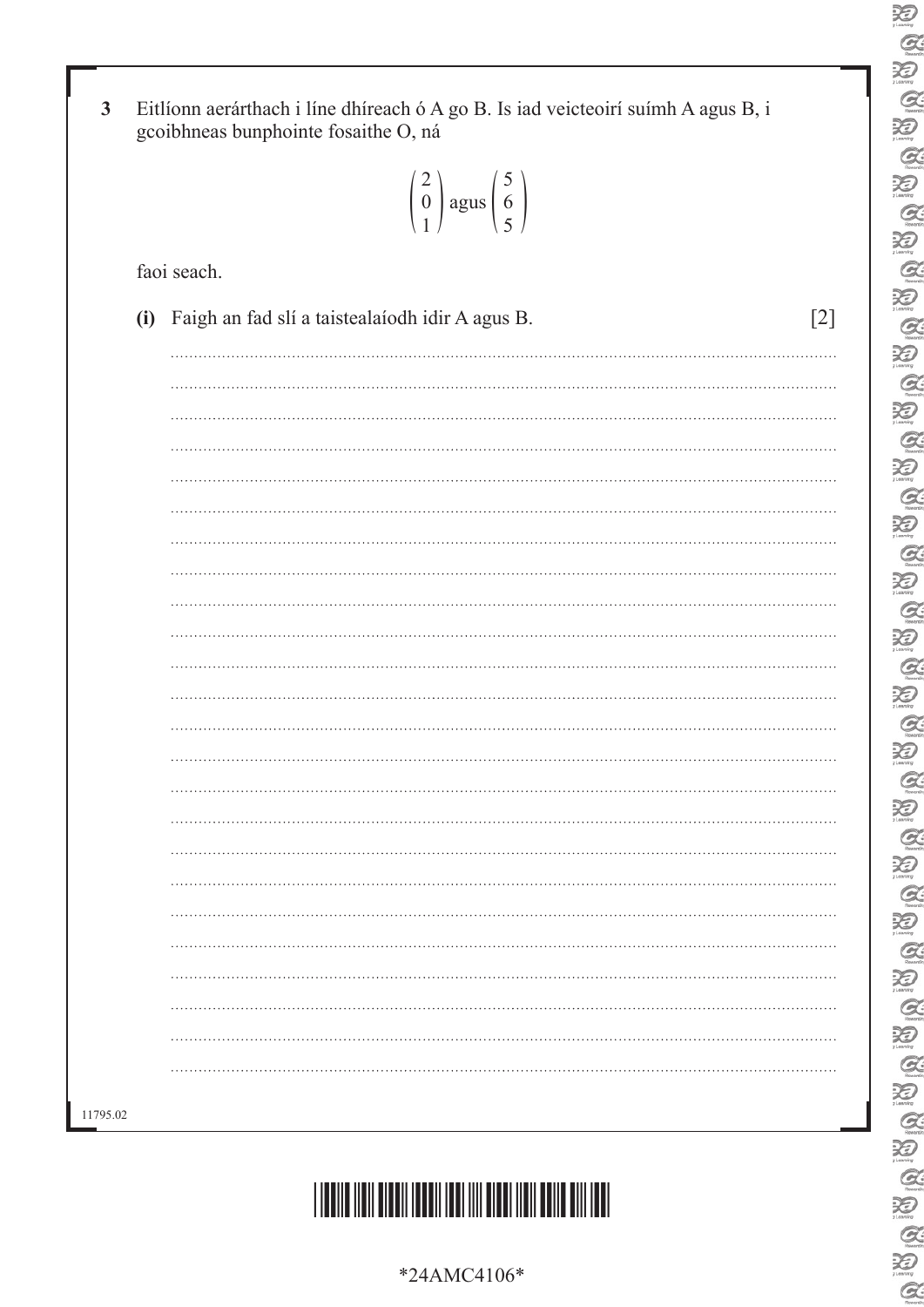| [Tiontaigh an leathanach |  |
|--------------------------|--|

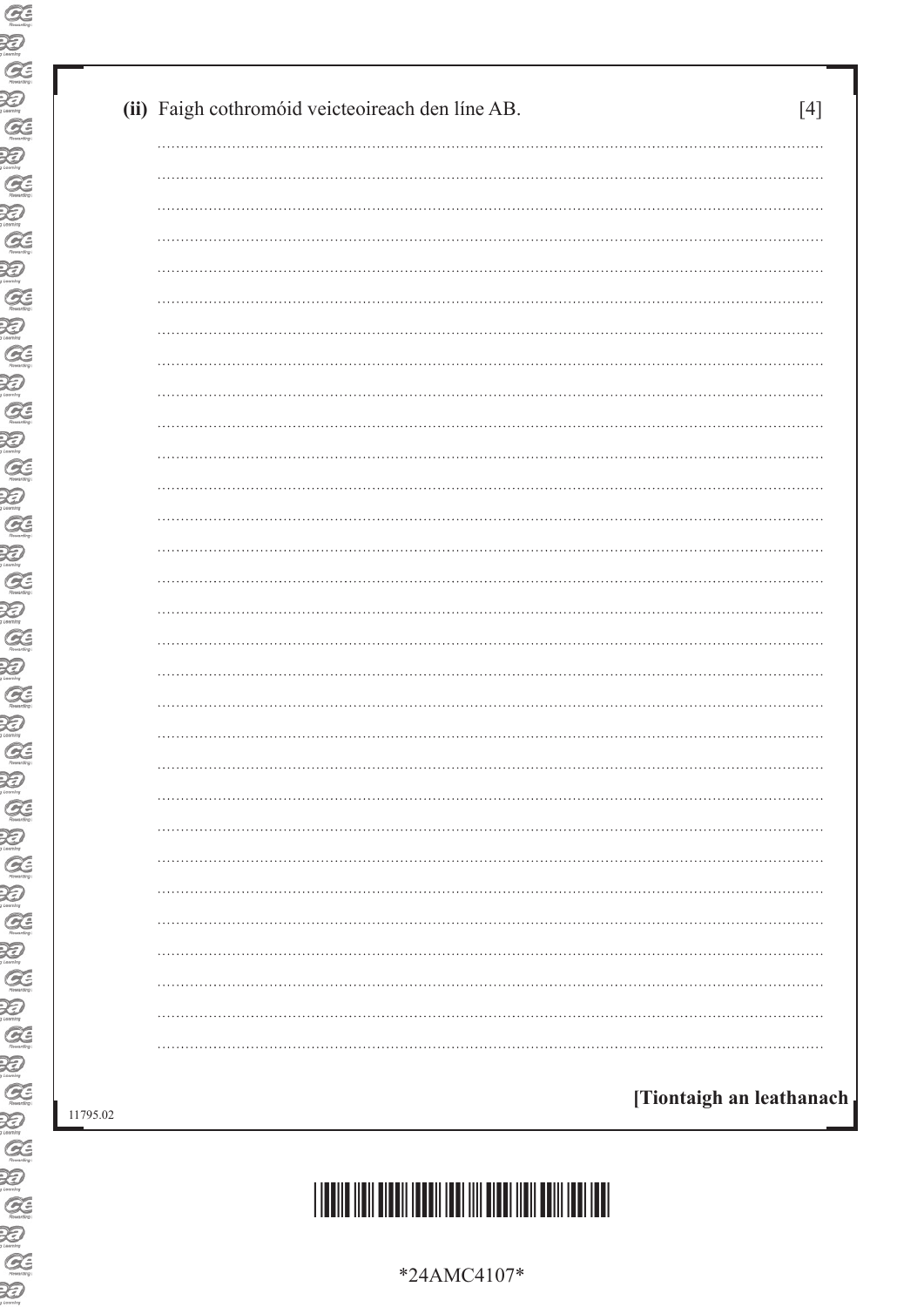

| (iii) Faigh, ina céimeanna, an uillinn ABC. |
|---------------------------------------------|
|                                             |
|                                             |
|                                             |
|                                             |
|                                             |
|                                             |
|                                             |
|                                             |
|                                             |
|                                             |
| $\cdots$                                    |
|                                             |
|                                             |
|                                             |
|                                             |
|                                             |
|                                             |
|                                             |
|                                             |
|                                             |
|                                             |
|                                             |
|                                             |
|                                             |
|                                             |
|                                             |
|                                             |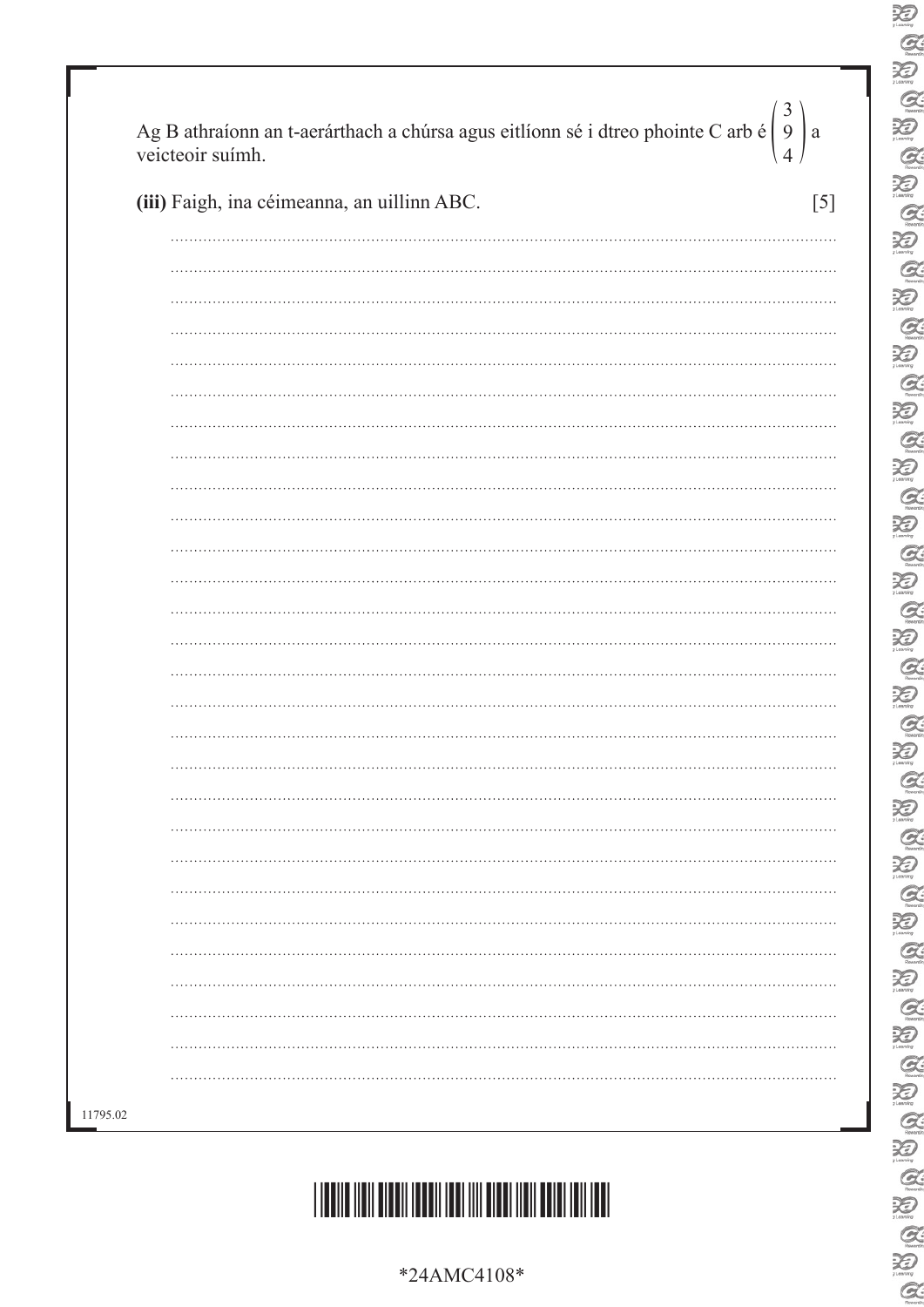### (a) Faigh  $\overline{\mathbf{4}}$

| $[4]$                    | $\int (3x+1)e^{2x} dx$ |
|--------------------------|------------------------|
| .                        |                        |
| .                        |                        |
|                          |                        |
|                          |                        |
| . <b>.</b> .             |                        |
|                          |                        |
|                          |                        |
| .                        |                        |
|                          |                        |
| .                        |                        |
| .                        |                        |
|                          |                        |
| .                        |                        |
| .                        |                        |
|                          |                        |
| .                        |                        |
| . <i>.</i>               |                        |
|                          |                        |
|                          |                        |
| .                        |                        |
|                          |                        |
|                          |                        |
|                          |                        |
|                          |                        |
|                          |                        |
|                          |                        |
|                          |                        |
|                          |                        |
| .                        |                        |
| [Tiontaigh an leathanach |                        |

#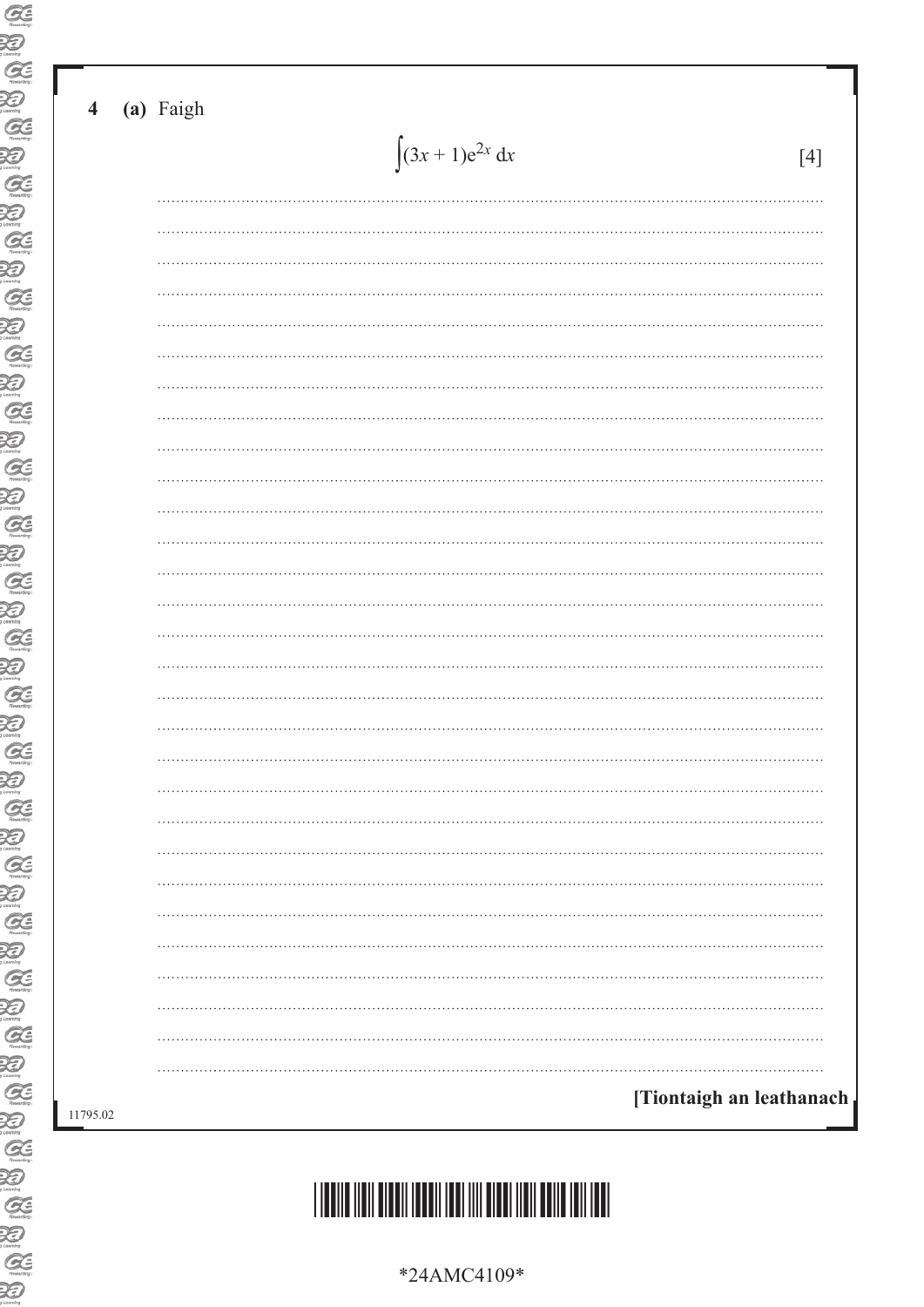| $\frac{1}{\sin 2x} + \cot 2x \equiv \cot x$<br>[6] |
|----------------------------------------------------|
|                                                    |
|                                                    |
|                                                    |
|                                                    |
|                                                    |
|                                                    |
|                                                    |
|                                                    |
|                                                    |
|                                                    |
|                                                    |
|                                                    |
|                                                    |
|                                                    |
|                                                    |
|                                                    |
|                                                    |
|                                                    |
|                                                    |
|                                                    |
|                                                    |
|                                                    |
|                                                    |
|                                                    |
|                                                    |

 $\sum_{\text{learning}}$  $\alpha$  $\overline{\mathcal{Z}}$  $\mathcal{Q}$  $\sum_{i \in \mathcal{I}}$  $\alpha$  $\sum_{i=1}^{\infty}$  $\mathcal{Q}$  $\sum_{n=1}^{\infty}$  $\alpha$  $\sum_{\text{norm}}$  $\alpha$  $\overline{\mathcal{Z}}$  $\mathcal{Q}$  $\sum_{\text{learning}}$  $\alpha$  $\sum_{i \text{learning}}$  $\alpha$  $\overline{\mathcal{D}}$  $\mathcal{Q}$ 泡  $\bigotimes_{\text{Riemann}}$  $\sum_{\text{learning}}$  $\mathcal{G}$  $\sum_{\text{mean}}$  $\alpha$  $\overline{\mathcal{Z}}$  $\alpha$  $\sum_{\text{learning}}$  $\alpha$  $\sum_{\text{norm}}$  $\mathcal{Q}$  $\sum_{\text{learning}}$  $\alpha$  $\frac{1}{2}$  $\alpha$  $\sum_{\text{theory}}$  $\mathcal{Q}$  $\sum_{\text{norm}}$ 

 $\alpha$  $\sum_{\text{max}}$  $\alpha$ 

 $\sum_{\text{Z} \text{ learning}}$ 

 $Q$ 



\*24AMC4110\*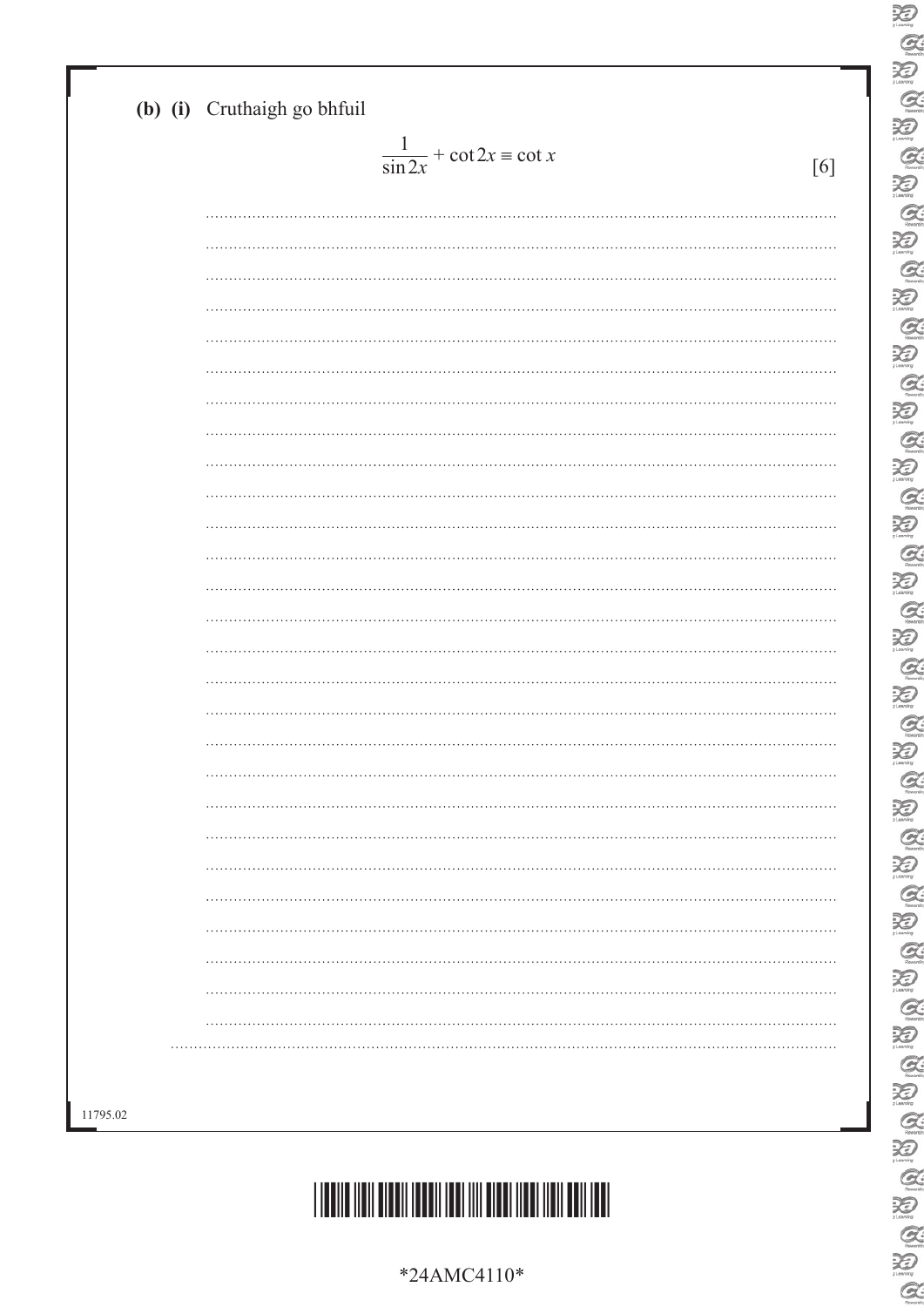(ii) Uaidh sin faigh

$$
\int \frac{1}{\sin 2x} + \cot 2x \, \mathrm{d}x
$$

 $[2]$ 

| .                        |  |
|--------------------------|--|
|                          |  |
|                          |  |
|                          |  |
|                          |  |
|                          |  |
|                          |  |
|                          |  |
|                          |  |
|                          |  |
|                          |  |
|                          |  |
| .                        |  |
| [Tiontaigh an leathanach |  |
|                          |  |

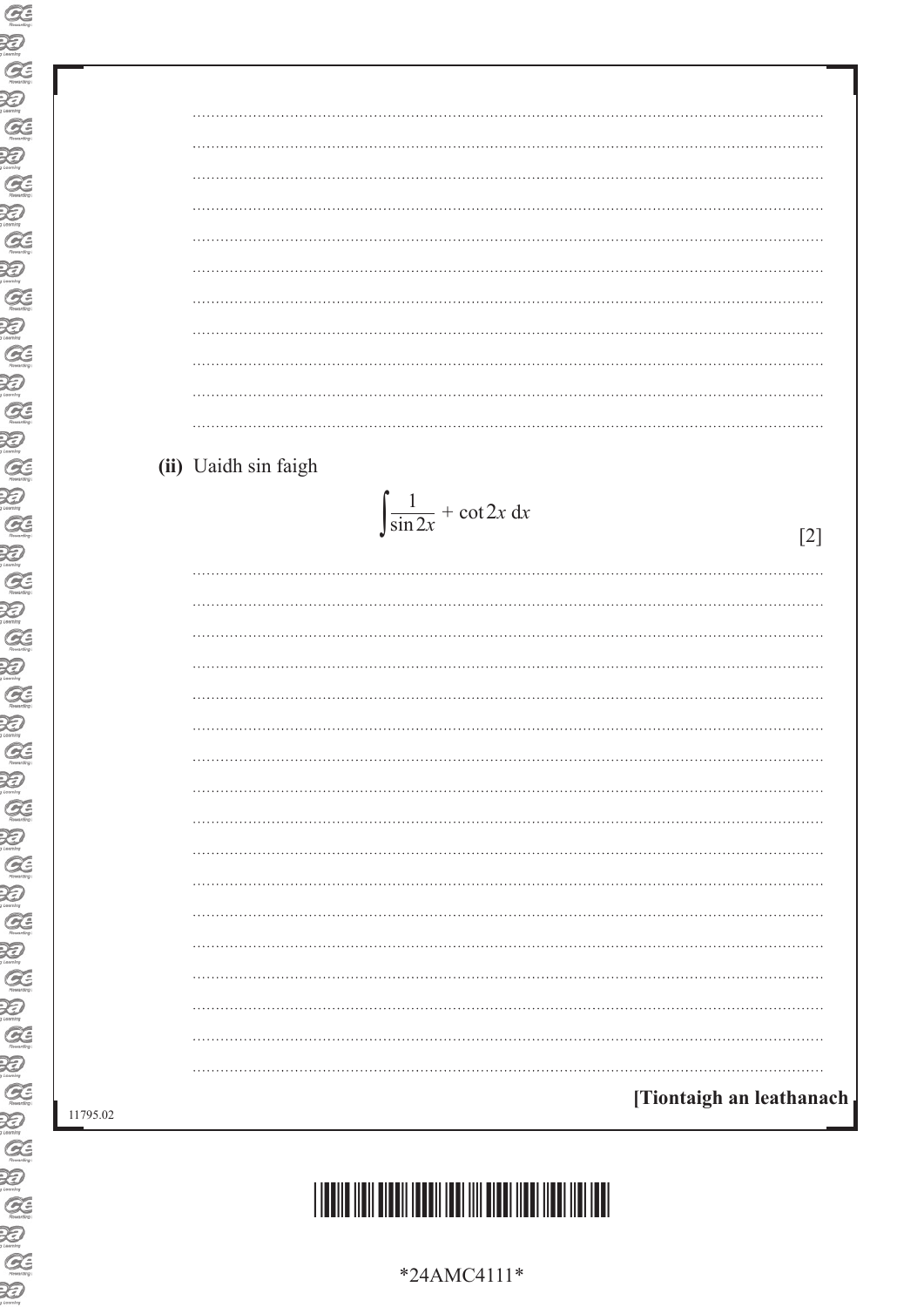| $*24AMC4112*$ |  |
|---------------|--|

# \*24AMC4112\*

| 5        | (i) Bain úsáid as páirtchodáin lena thaispeáint go bhfuil    |       |
|----------|--------------------------------------------------------------|-------|
|          | $\frac{1}{(2x+1)(x+1)} = \frac{2}{(2x+1)} - \frac{1}{(x+1)}$ | $[4]$ |
|          |                                                              |       |
|          |                                                              |       |
|          |                                                              |       |
|          | .                                                            |       |
|          |                                                              |       |
|          |                                                              |       |
|          |                                                              |       |
|          |                                                              |       |
|          |                                                              |       |
|          |                                                              |       |
|          |                                                              |       |
|          |                                                              |       |
|          |                                                              |       |
|          |                                                              |       |
|          |                                                              |       |
|          |                                                              |       |
|          |                                                              |       |
|          |                                                              |       |
|          |                                                              |       |
|          |                                                              |       |
|          |                                                              |       |
|          |                                                              |       |
|          |                                                              |       |
|          |                                                              |       |
|          |                                                              |       |
|          |                                                              |       |
|          |                                                              |       |
| 11795.02 |                                                              |       |
|          |                                                              |       |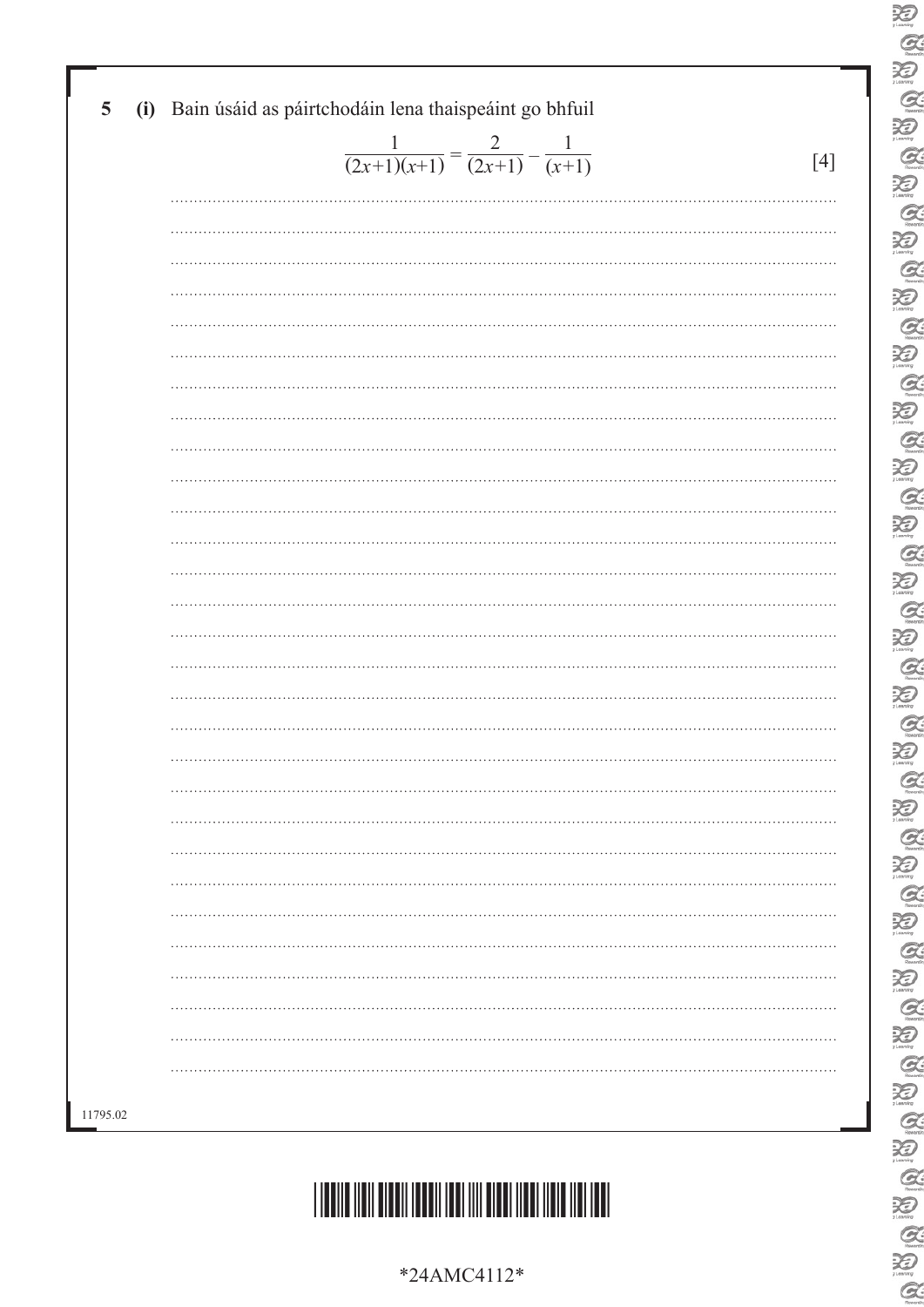**(ii)** Nuair a dhéantar é a athluchtú ó staid fholamh, is féidir an voltas, *V* volta, de chadhnra in-athluchtaithe a shamhaltú leis an chothromóid

$$
(2t+1)\frac{\mathrm{d}V}{\mathrm{d}t} = \frac{k}{t+1}
$$

 an áit arb é *t* líon na n-uaireanta a ndéantar an cadhnra a luchtú agus ar tairiseach deimhneach é *k*. I dtosach tá *V* = 0

Nuair atá *t* = 2, *V* = 2.36

 Molann an comhlacht a dhéanann an cadhnra go bhfuil 24 uair an chloig de dhíth ar an chadhnra le bheith iomlán luchtaithe.

Faigh *V* nuair atá an cadhnra iomlán luchtaithe. [10]

| $\cdots$                      |
|-------------------------------|
| $\cdots$                      |
| .                             |
| $\cdots$ .                    |
| .                             |
| .                             |
|                               |
|                               |
| .                             |
|                               |
|                               |
|                               |
|                               |
|                               |
|                               |
|                               |
| . <b>.</b>                    |
|                               |
|                               |
|                               |
| .<br>[Tiontaigh an leathanach |
|                               |



\*24AMC4113\*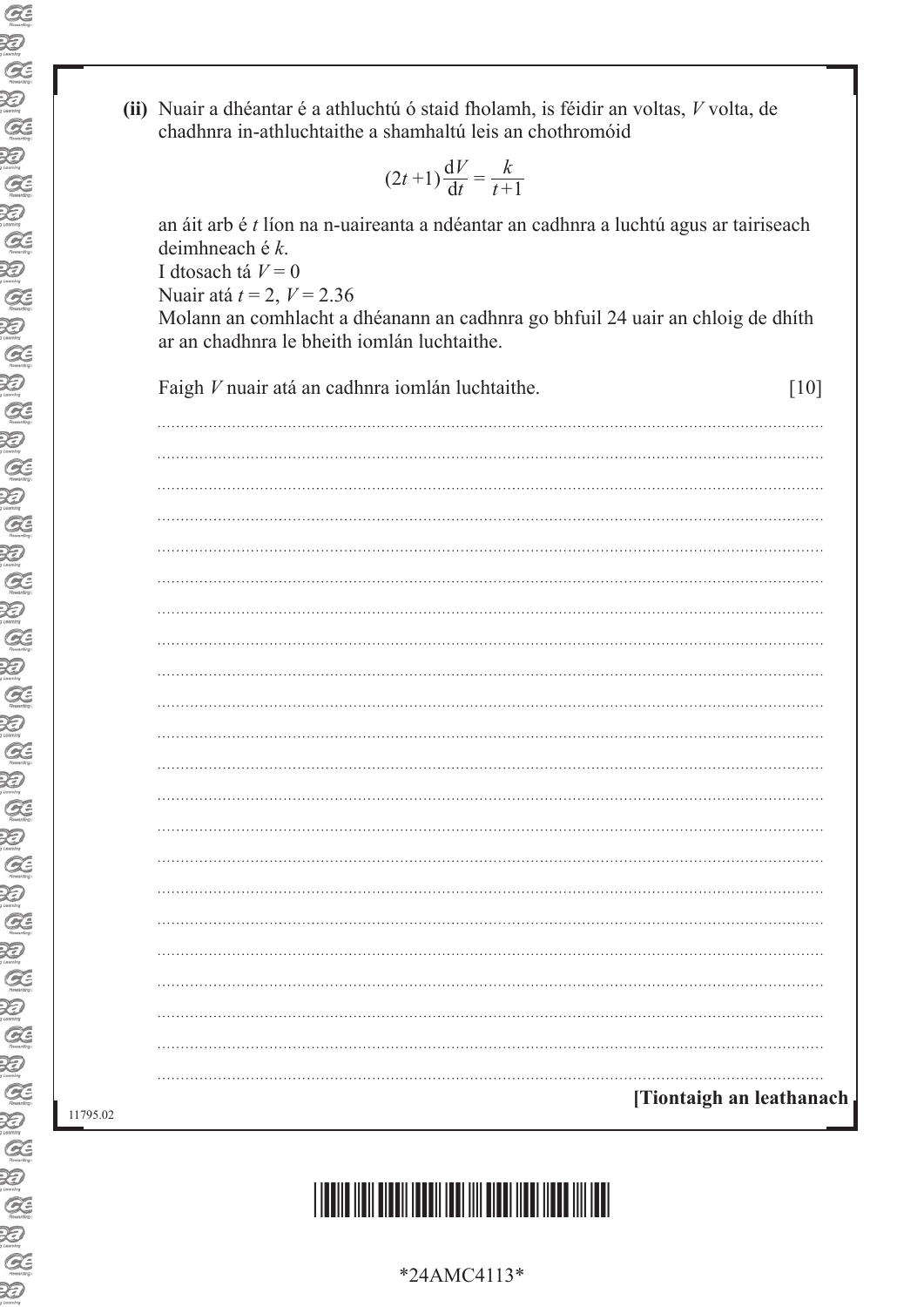\*24AMC4114\*



| .      |
|--------|
|        |
|        |
| .<br>. |
|        |
|        |
|        |
|        |
|        |
|        |
|        |
|        |
|        |
|        |
|        |
|        |
|        |
|        |
|        |
|        |
|        |
|        |
|        |
|        |
|        |
|        |
|        |
|        |
|        |
|        |
|        |
|        |
|        |
|        |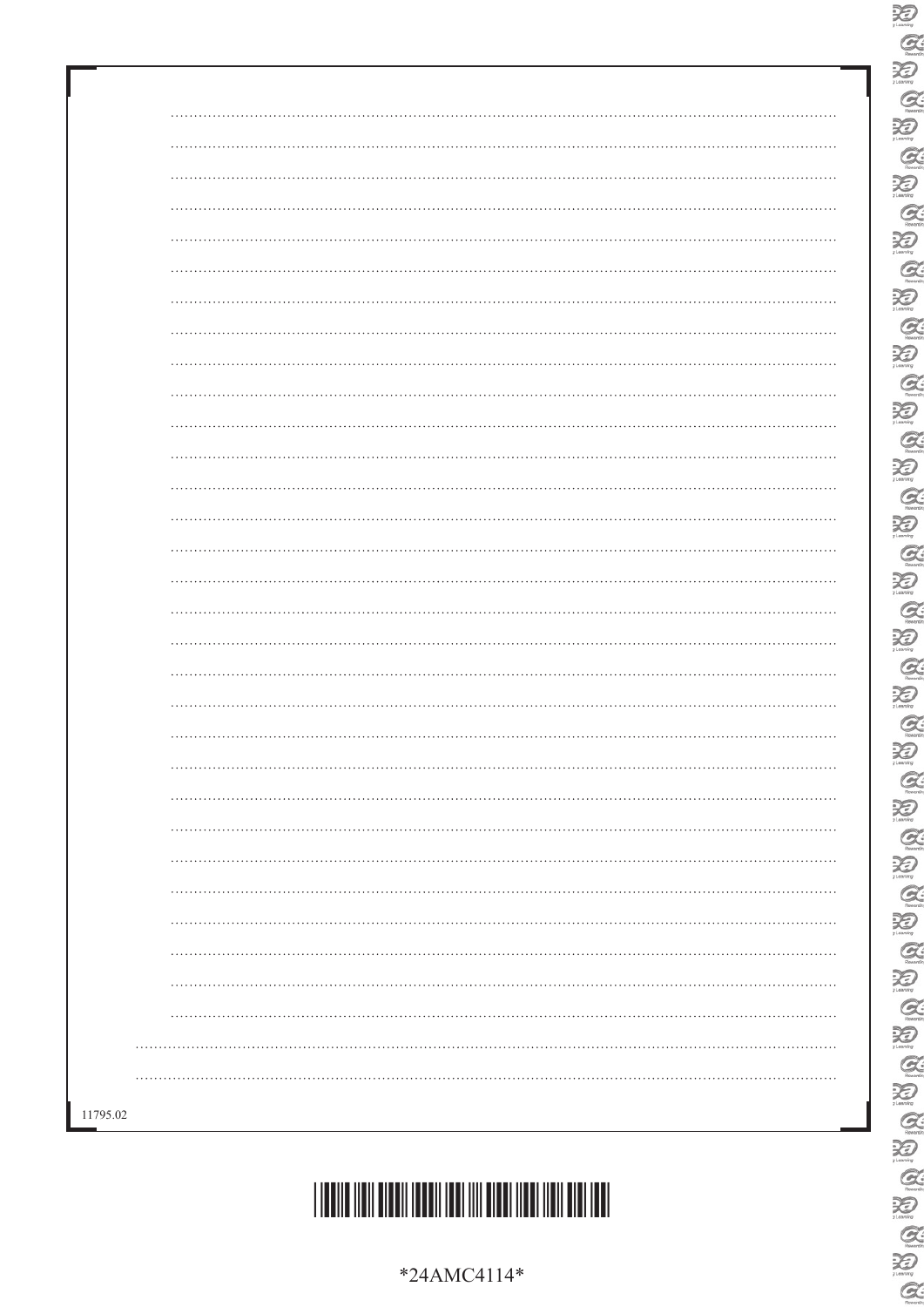|          | $\cdots$                 |
|----------|--------------------------|
|          |                          |
|          |                          |
|          | $\cdots$<br>.            |
|          |                          |
|          | $\cdots$<br>.            |
|          | $\cdots$<br>. <b>.</b>   |
|          |                          |
|          | .<br>$\cdots$            |
|          | $\cdots$<br>.            |
|          |                          |
|          | .                        |
|          | $\cdots$<br>.            |
|          |                          |
|          | $\cdots$<br>.            |
|          | $\cdots$<br>.            |
|          |                          |
|          | $\cdots$                 |
|          | $\cdots$<br>.            |
|          |                          |
|          | . <b>.</b>               |
|          |                          |
|          |                          |
|          |                          |
|          | $\cdots$                 |
|          |                          |
|          |                          |
|          |                          |
|          |                          |
|          |                          |
|          |                          |
| 11795.02 | [Tiontaigh an leathanach |
|          |                          |

# 

\*24AMC4115\*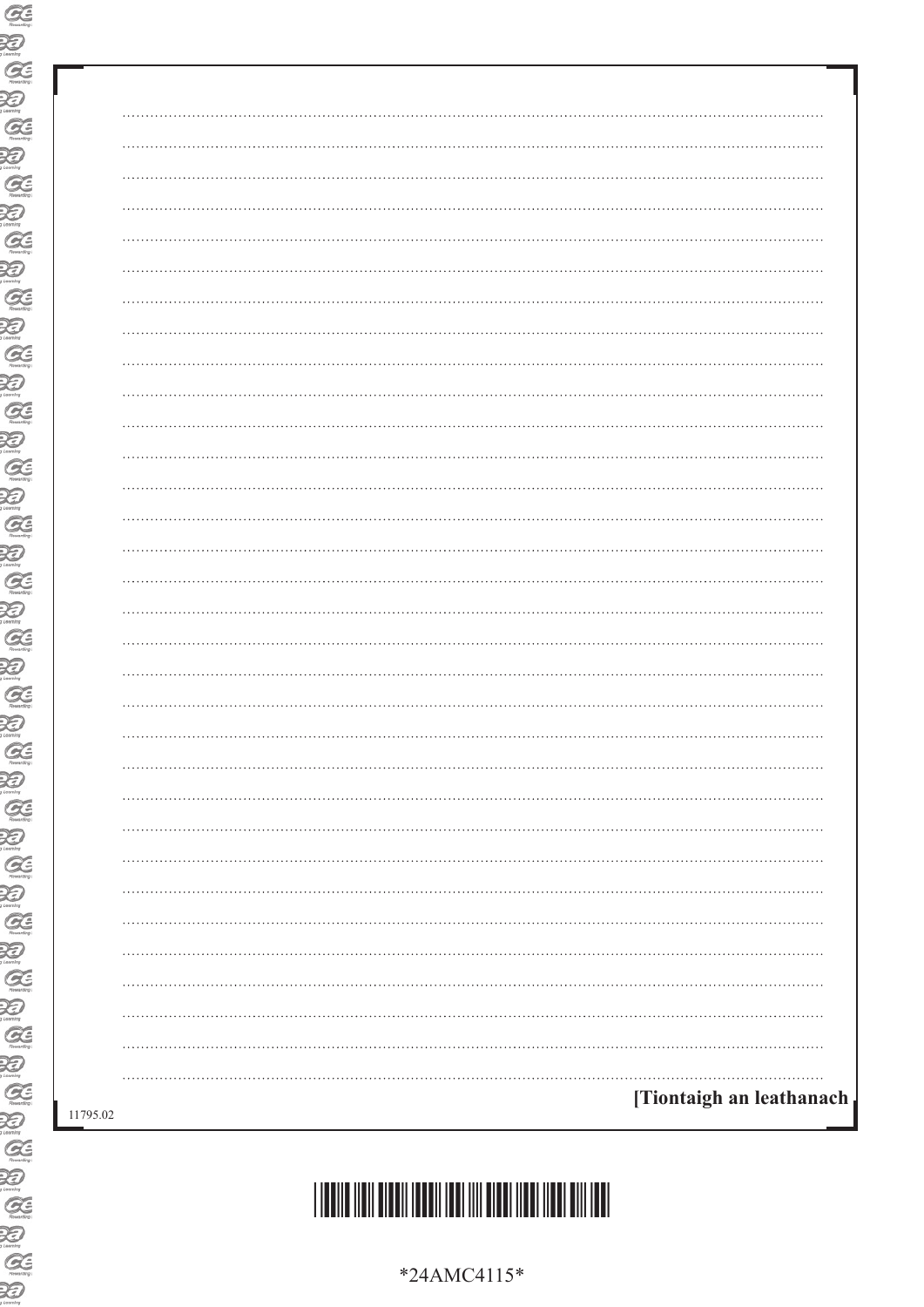| 6        |                             | Tá cothromóid ag cuar                           |  |  |  |
|----------|-----------------------------|-------------------------------------------------|--|--|--|
|          | $x^2 - 4xy + 2y^2 + 18 = 0$ |                                                 |  |  |  |
|          |                             | (i) Taispeáin go bhfuil                         |  |  |  |
|          |                             | $\frac{dy}{dx} = \frac{x - 2y}{2x - 2y}$<br>[5] |  |  |  |
|          |                             |                                                 |  |  |  |
|          |                             |                                                 |  |  |  |
|          |                             |                                                 |  |  |  |
|          |                             |                                                 |  |  |  |
|          |                             |                                                 |  |  |  |
|          |                             |                                                 |  |  |  |
|          |                             |                                                 |  |  |  |
|          |                             |                                                 |  |  |  |
|          |                             |                                                 |  |  |  |
|          |                             |                                                 |  |  |  |
|          |                             |                                                 |  |  |  |
|          |                             |                                                 |  |  |  |
|          |                             |                                                 |  |  |  |
|          |                             |                                                 |  |  |  |
|          |                             |                                                 |  |  |  |
|          |                             |                                                 |  |  |  |
|          |                             |                                                 |  |  |  |
|          |                             |                                                 |  |  |  |
|          |                             |                                                 |  |  |  |
|          |                             |                                                 |  |  |  |
|          |                             |                                                 |  |  |  |
|          |                             |                                                 |  |  |  |
|          |                             |                                                 |  |  |  |
|          |                             |                                                 |  |  |  |
|          |                             |                                                 |  |  |  |
| 11795.02 |                             |                                                 |  |  |  |



 $\sum_{\text{learning}}$  $\alpha$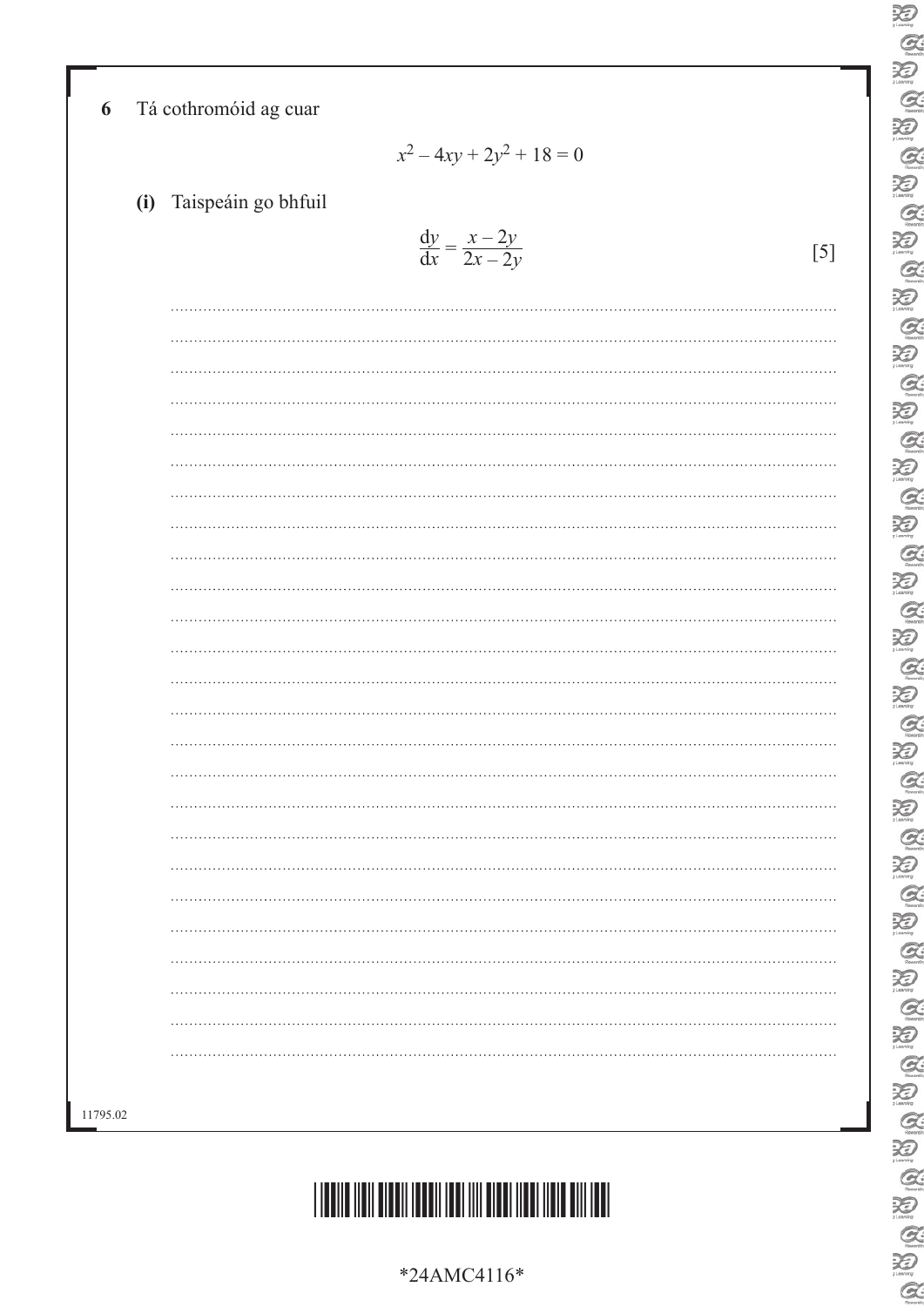| .                        |  |
|--------------------------|--|
|                          |  |
|                          |  |
|                          |  |
|                          |  |
|                          |  |
|                          |  |
|                          |  |
|                          |  |
|                          |  |
|                          |  |
|                          |  |
|                          |  |
|                          |  |
|                          |  |
|                          |  |
|                          |  |
|                          |  |
|                          |  |
|                          |  |
|                          |  |
|                          |  |
|                          |  |
|                          |  |
|                          |  |
|                          |  |
|                          |  |
| [Tiontaigh an leathanach |  |

\*24AMC4117\*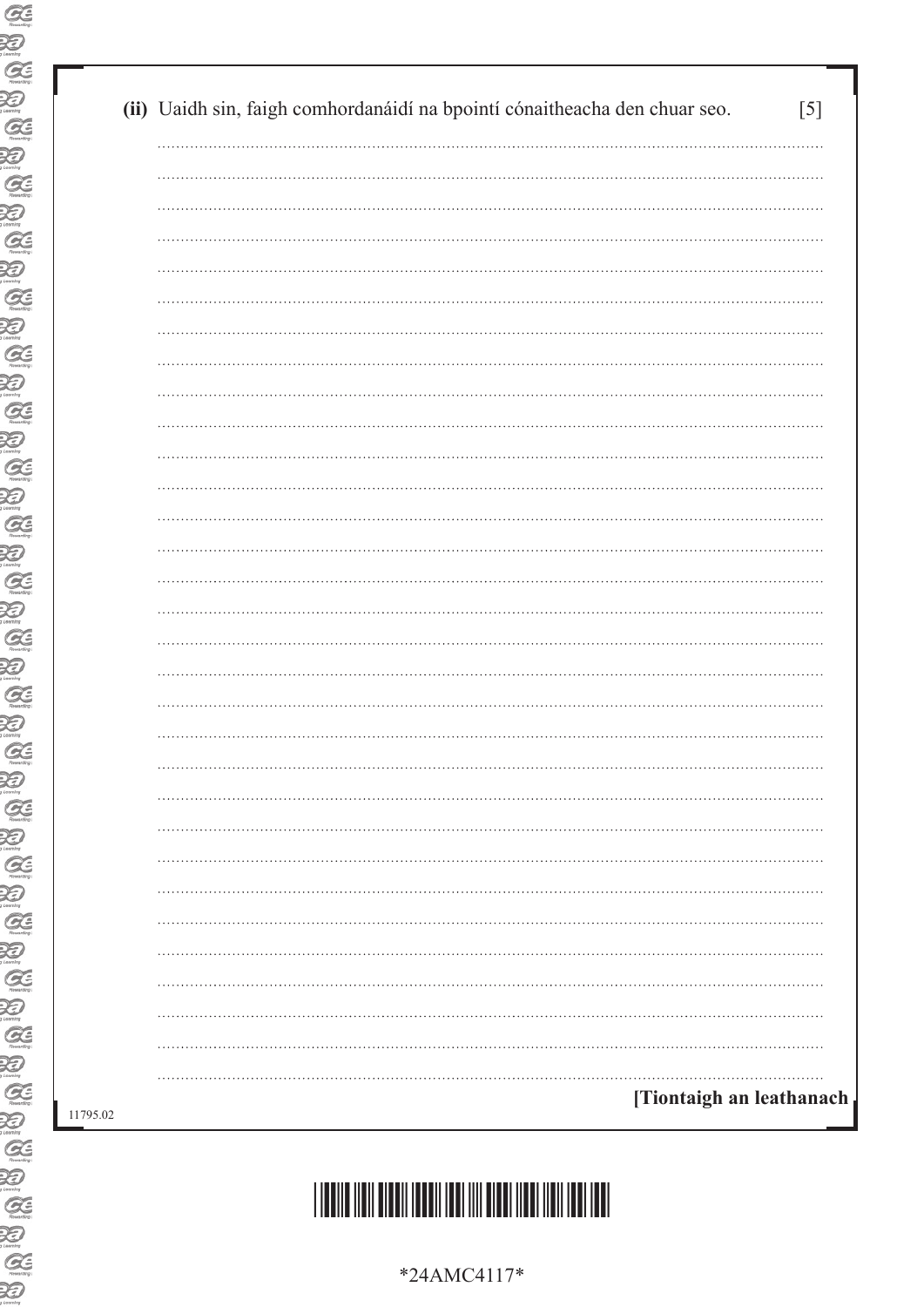|  | $7\sin\theta + 24\cos\theta = 8$ | an áit a bhfuil $0^{\circ} \le \theta \le 360^{\circ}$ |  |
|--|----------------------------------|--------------------------------------------------------|--|
|  |                                  |                                                        |  |
|  |                                  |                                                        |  |
|  |                                  |                                                        |  |
|  |                                  |                                                        |  |
|  |                                  |                                                        |  |
|  |                                  |                                                        |  |
|  |                                  |                                                        |  |
|  |                                  |                                                        |  |
|  |                                  |                                                        |  |
|  |                                  |                                                        |  |
|  |                                  |                                                        |  |
|  |                                  |                                                        |  |
|  |                                  |                                                        |  |
|  |                                  |                                                        |  |
|  |                                  |                                                        |  |
|  |                                  |                                                        |  |
|  |                                  |                                                        |  |
|  |                                  |                                                        |  |
|  |                                  |                                                        |  |
|  |                                  |                                                        |  |
|  |                                  |                                                        |  |
|  |                                  |                                                        |  |
|  |                                  |                                                        |  |
|  |                                  |                                                        |  |
|  |                                  |                                                        |  |
|  |                                  |                                                        |  |
|  |                                  |                                                        |  |
|  |                                  |                                                        |  |
|  |                                  |                                                        |  |
|  |                                  |                                                        |  |

 $\alpha$ 

 $\sum_{\text{max}}$  $\alpha$ 

 $\sum_{\text{Z} \text{ learning}}$ 

 $Q$ 

 $\sum_{\text{learning}}$  $\alpha$  $\overline{\mathcal{Z}}$  $\mathcal{Q}$  $\sum_{i \in \mathcal{I}}$  $\alpha$  $\sum_{i=1}^{\infty}$  $\mathcal{Q}$  $\sum_{n=1}^{\infty}$  $\alpha$  $\sum_{\text{norm}}$  $\alpha$  $\overline{\mathcal{Z}}$  $\mathcal{Q}$  $\sum_{\text{learning}}$  $\alpha$  $\sum_{i \text{learning}}$  $\mathcal{Q}$  $\overline{\mathcal{D}}$  $\mathcal{Q}$ 泡  $\bigotimes_{\text{Riemann}}$  $\sum_{\text{learning}}$  $\mathcal{G}$  $\sum_{\text{mean}}$  $\alpha$  $\overline{\mathcal{Z}}$  $\alpha$  $\sum_{\text{learning}}$  $\alpha$  $\sum_{\text{norm}}$  $\mathcal{Q}$  $\overline{\mathbf{Z}}$  $\alpha$  $\frac{1}{2}$  $\alpha$  $\sum_{\text{theory}}$  $\mathcal{Q}$  $\sum_{\text{norm}}$ 

### \*24AMC4118\*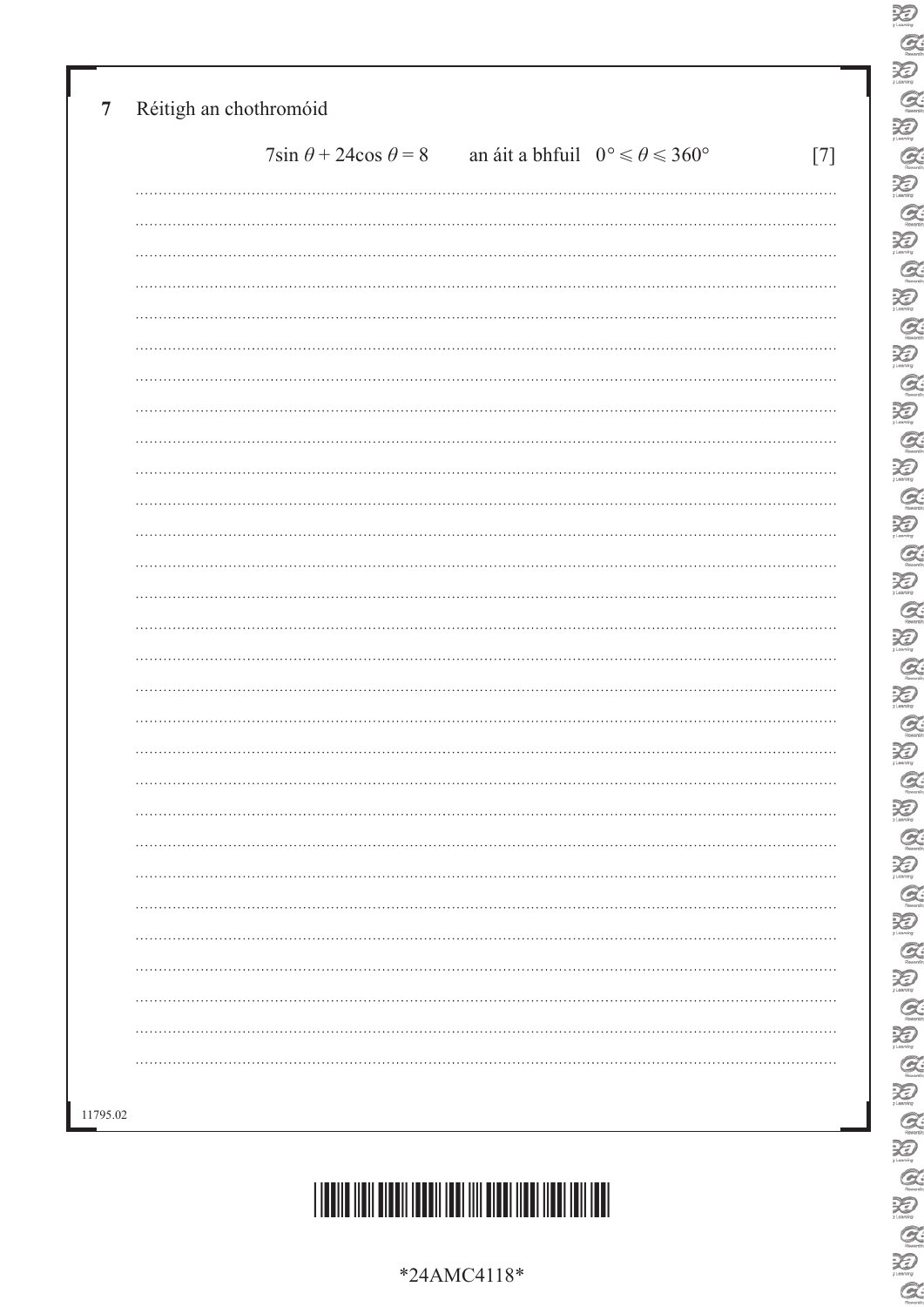| [Tiontaigh an leathanach |
|--------------------------|
|                          |
|                          |
|                          |
|                          |
|                          |
|                          |
|                          |
| $\cdots$                 |
| .                        |
|                          |
| $\cdots$                 |
| <br>.                    |
|                          |
|                          |
| .                        |
| $\ddotsc$                |
| .                        |
|                          |
|                          |
| .<br>.                   |
|                          |
| .                        |
|                          |
| $\cdots$                 |
|                          |

# 

\*24AMC4119\*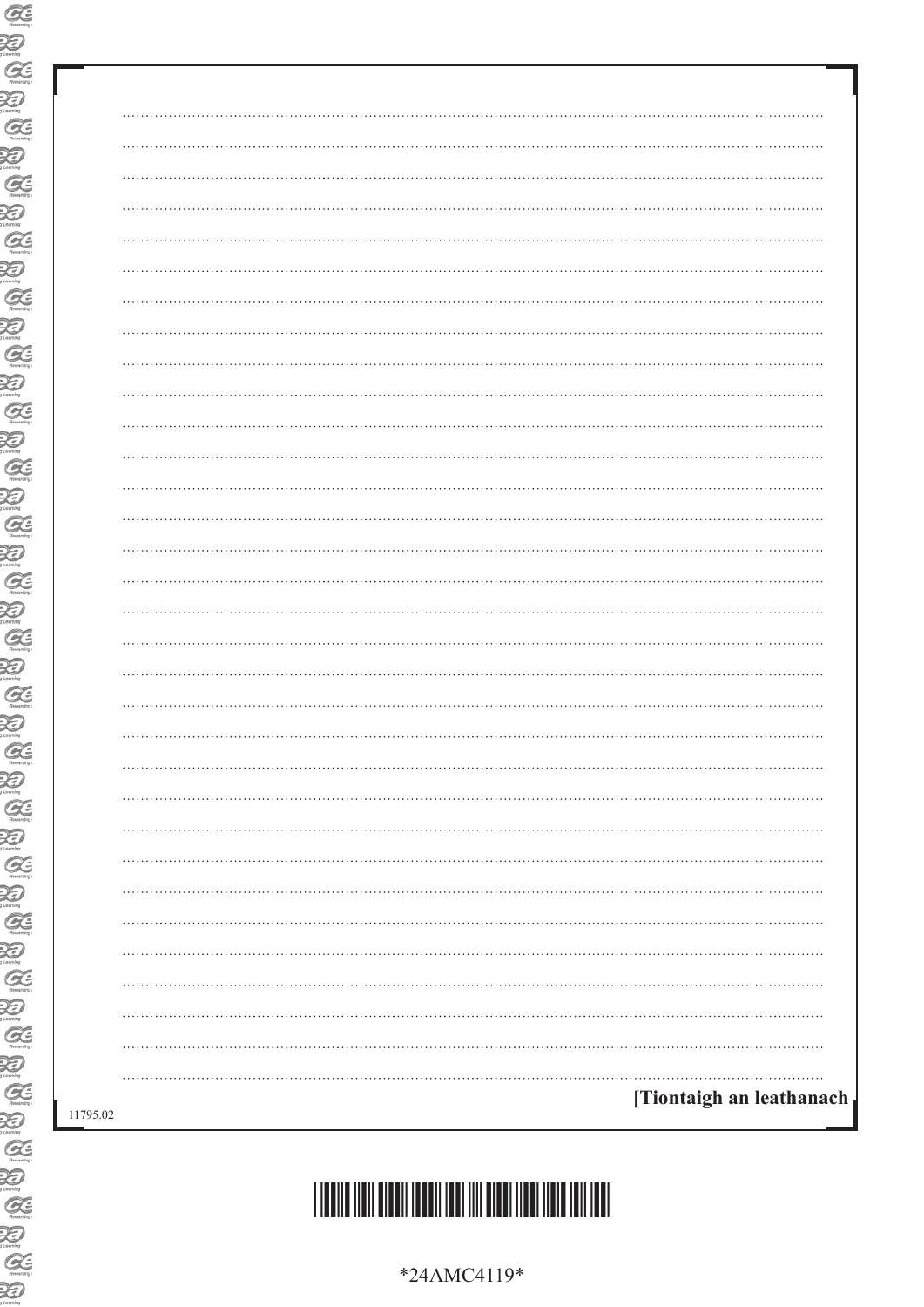

 $\sum_{\text{learning}}$  $Q$  $\sum_{\text{learning}}$  $\bigotimes_{\text{Rausch}}$ 泡  $Q$ 泡  $Q$ 泡  $Q$ 泡  $\alpha$ 泡  $\alpha$  $\mathcal{Z}$  $\mathcal{Q}$ 万  $Q$  $\sum_{i \text{ identity}}$  $\alpha$ 泡  $\alpha$ 泪  $Q$  $\mathbb{Z}$  $\mathcal{Q}$ 

BR A

SQ B Q

E<br>E

B Q B A

E<br>B

 $C$ 

## <u>\*24AMC 1120 AMC 120 AMC 120 AMC 120 AMC 120 AMC 120 AMC 120 AMC 120 AMC 120 AMC 120 AMC 120 AMC 120 AMC 120 AM</u>

\*24AMC4120\*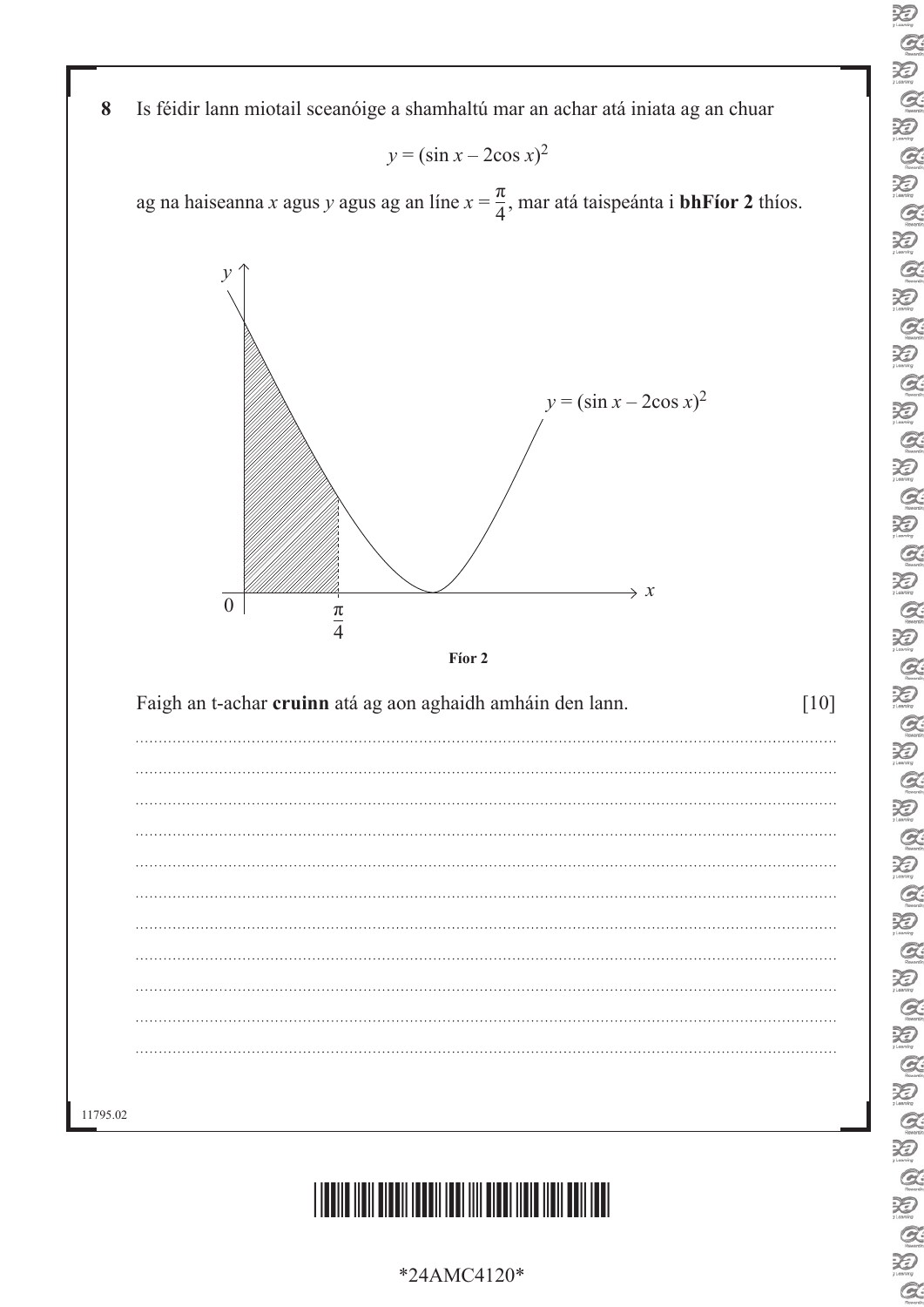|          | .<br>                    |
|----------|--------------------------|
|          |                          |
|          |                          |
|          |                          |
|          |                          |
|          |                          |
|          |                          |
|          |                          |
|          | .                        |
|          |                          |
|          |                          |
|          |                          |
|          |                          |
|          | .                        |
|          |                          |
|          |                          |
|          |                          |
|          |                          |
|          |                          |
|          |                          |
|          |                          |
|          |                          |
|          |                          |
|          |                          |
|          |                          |
|          |                          |
| 11795.02 | [Tiontaigh an leathanach |

# 

\*24AMC4121\*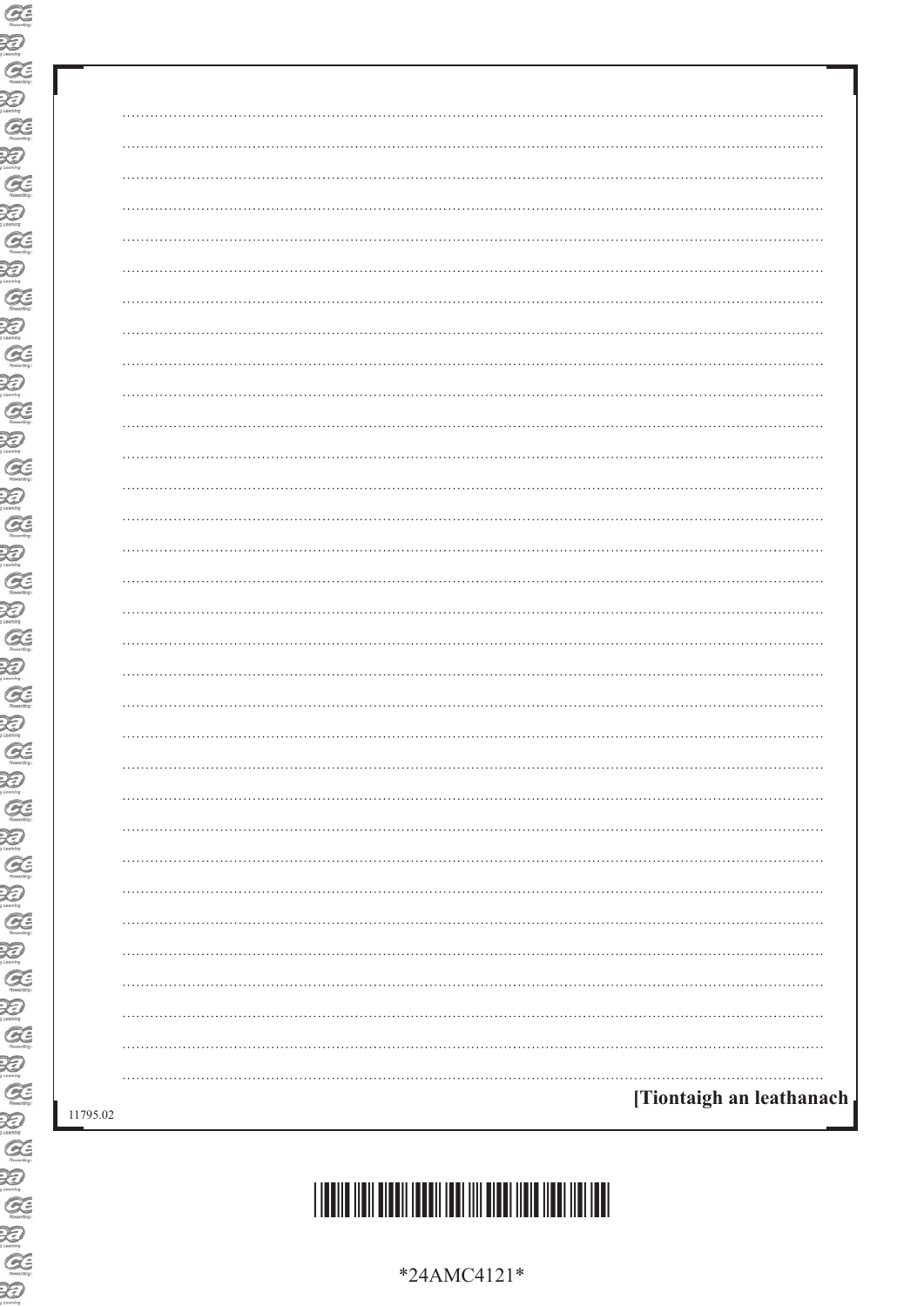|          | .                             |
|----------|-------------------------------|
|          |                               |
|          |                               |
|          | $\cdots$                      |
|          | .                             |
|          |                               |
|          | $\cdots$                      |
|          |                               |
|          |                               |
|          | $\cdots$                      |
|          |                               |
|          |                               |
|          | $\cdots$                      |
|          |                               |
|          |                               |
|          | $\cdots$                      |
|          | .                             |
|          |                               |
|          |                               |
|          |                               |
|          |                               |
|          |                               |
|          | .                             |
|          |                               |
|          |                               |
|          |                               |
|          |                               |
|          |                               |
|          |                               |
|          |                               |
|          |                               |
|          | SEO DEIREADH AN SCRÚDPHÁIPÉIR |
|          |                               |
| 11795.02 |                               |
|          |                               |
|          |                               |



\*24AMC4122\*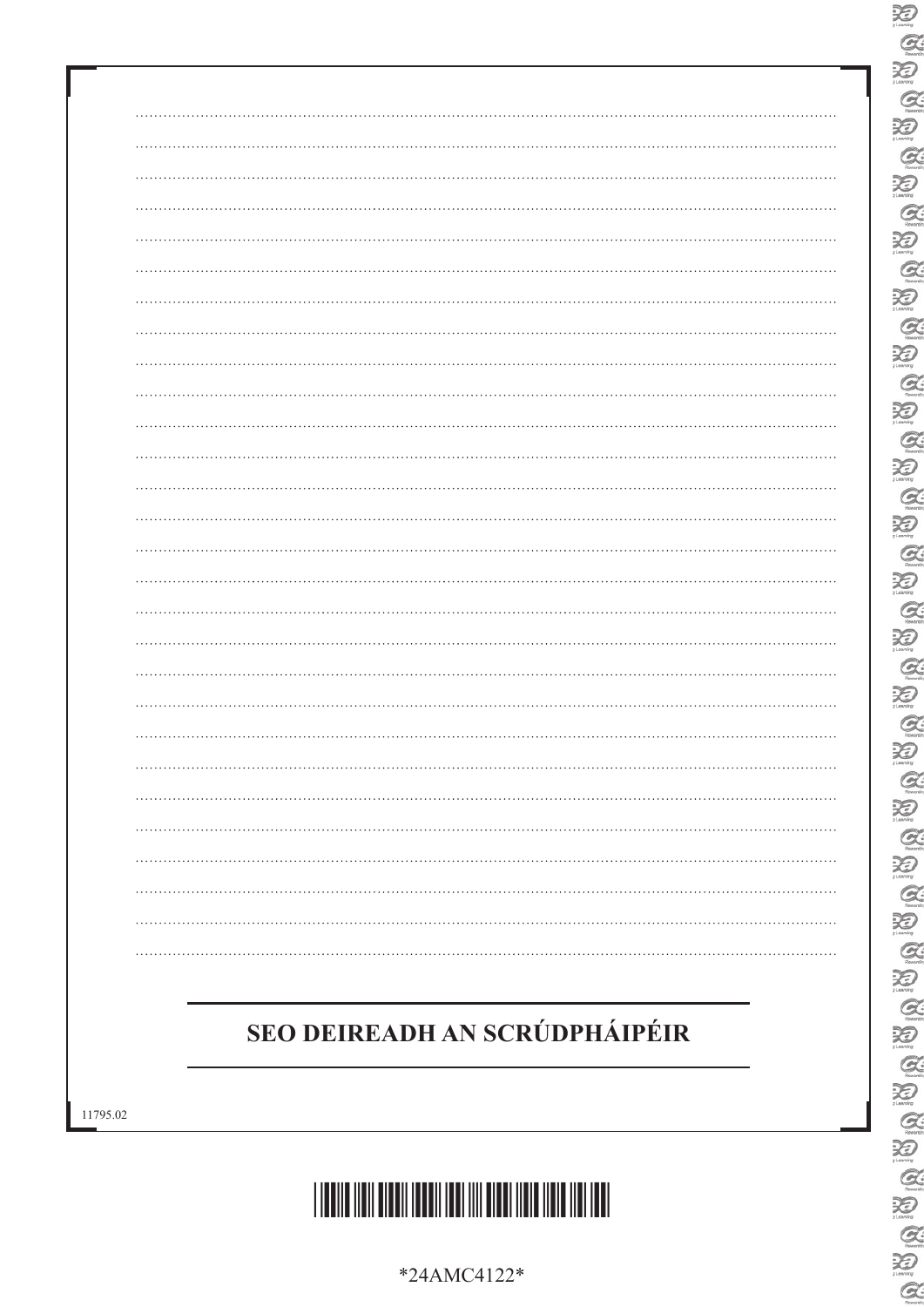## **LEATHANACH BÁN**

### NÁ SCRÍOBH AR AN LEATHANACH SEO

11795.02



\*24AMC4123\*